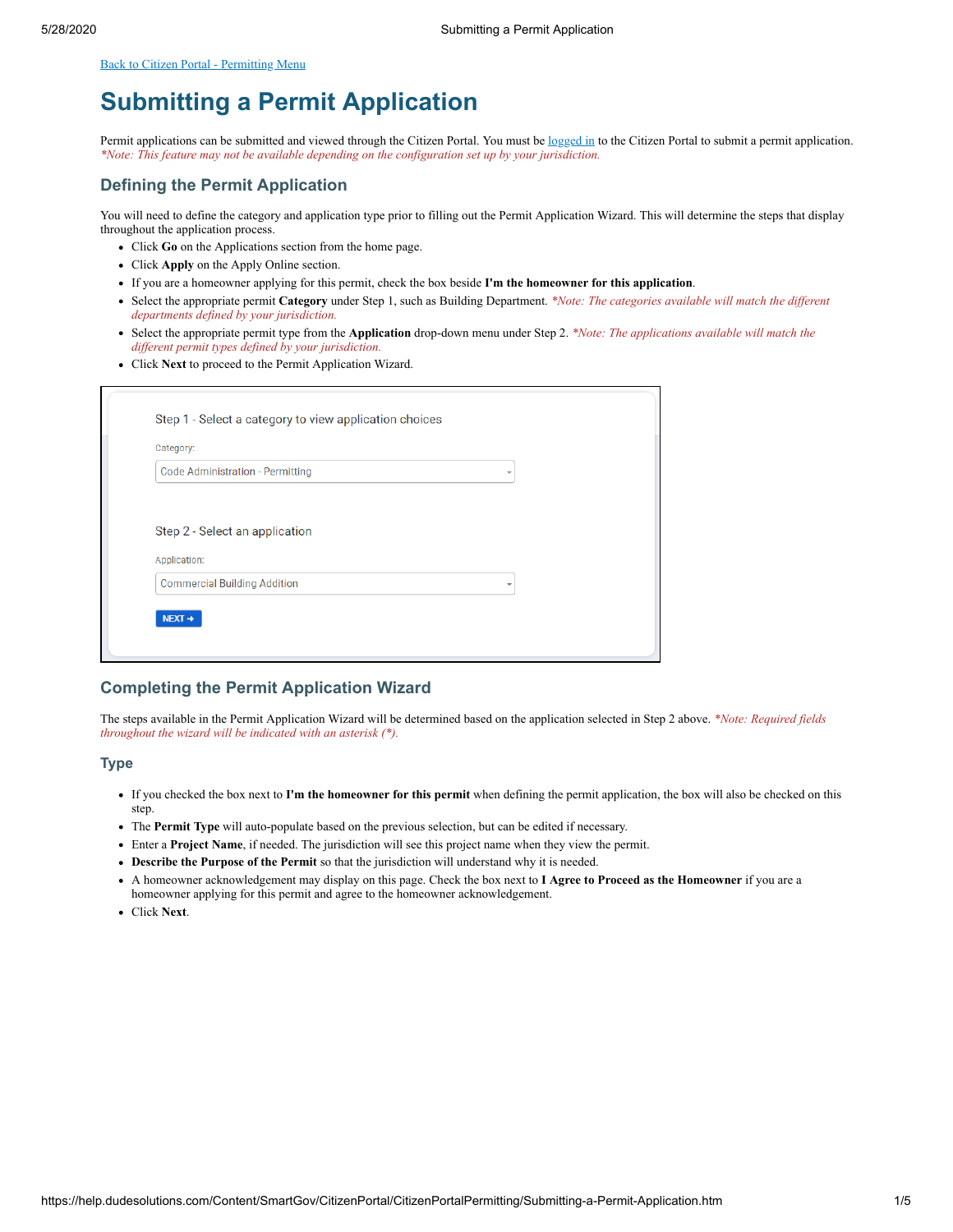5/28/2020 Submitting a Permit Application

|                                        | Start your application by selecting a permit type                                                                                                                                        |
|----------------------------------------|------------------------------------------------------------------------------------------------------------------------------------------------------------------------------------------|
|                                        | Please provide a detailed description of the scope of work to be performed. Not having this information may unnecessarily<br>delay the processing of your permit application. Thank you. |
| Permit Type:*                          | <b>Commercial Building Addition</b><br>٠                                                                                                                                                 |
| Project name:                          |                                                                                                                                                                                          |
| Describe the purpose<br>of the permit: | Building an addition for retail location in Regency                                                                                                                                      |
|                                        |                                                                                                                                                                                          |

### **Location**

The Site Location for the permit can be defined by either an address or a parcel number, if available.

#### **Defining Location by Address**

- Begin entering the **Address** for this permit and select the correct address from the filtered list. *\*Note: If the address is not listed, you will not be able to request a permit for this address, but you can still search by Parcel Number, if known. Parcel numbers can usually be provided by your jurisdiction.*
- Click **Next**.

| 2 Location<br>Type        | Contacts                 | Contractors                         | Details | Review |
|---------------------------|--------------------------|-------------------------------------|---------|--------|
| <b>Site location</b>      |                          |                                     |         |        |
| Enter the Project Address |                          |                                     |         |        |
| Address:                  | 1313 E mockingbird lane  |                                     |         |        |
| City:                     | San Diego                |                                     |         |        |
| State:                    | WA +                     |                                     |         |        |
| Zip Code:                 | 92114                    |                                     |         |        |
|                           |                          | I want to enter a parcel # instead. |         |        |
|                           | $+$ PREVIOUS<br>$NEXT +$ |                                     |         |        |
|                           |                          |                                     |         |        |

**Defining Location by Parcel Number**

- Click **Enter a Parcel #** at the bottom of the application.
- Begin entering the **Parcel Number** and select the appropriate parcel for this permit. *\*Note: If the parcel is not listed, you will not be able to request a permit for this parcel number. Please contact your jurisdiction if your address or parcel does not exist.*
- Click **Next**.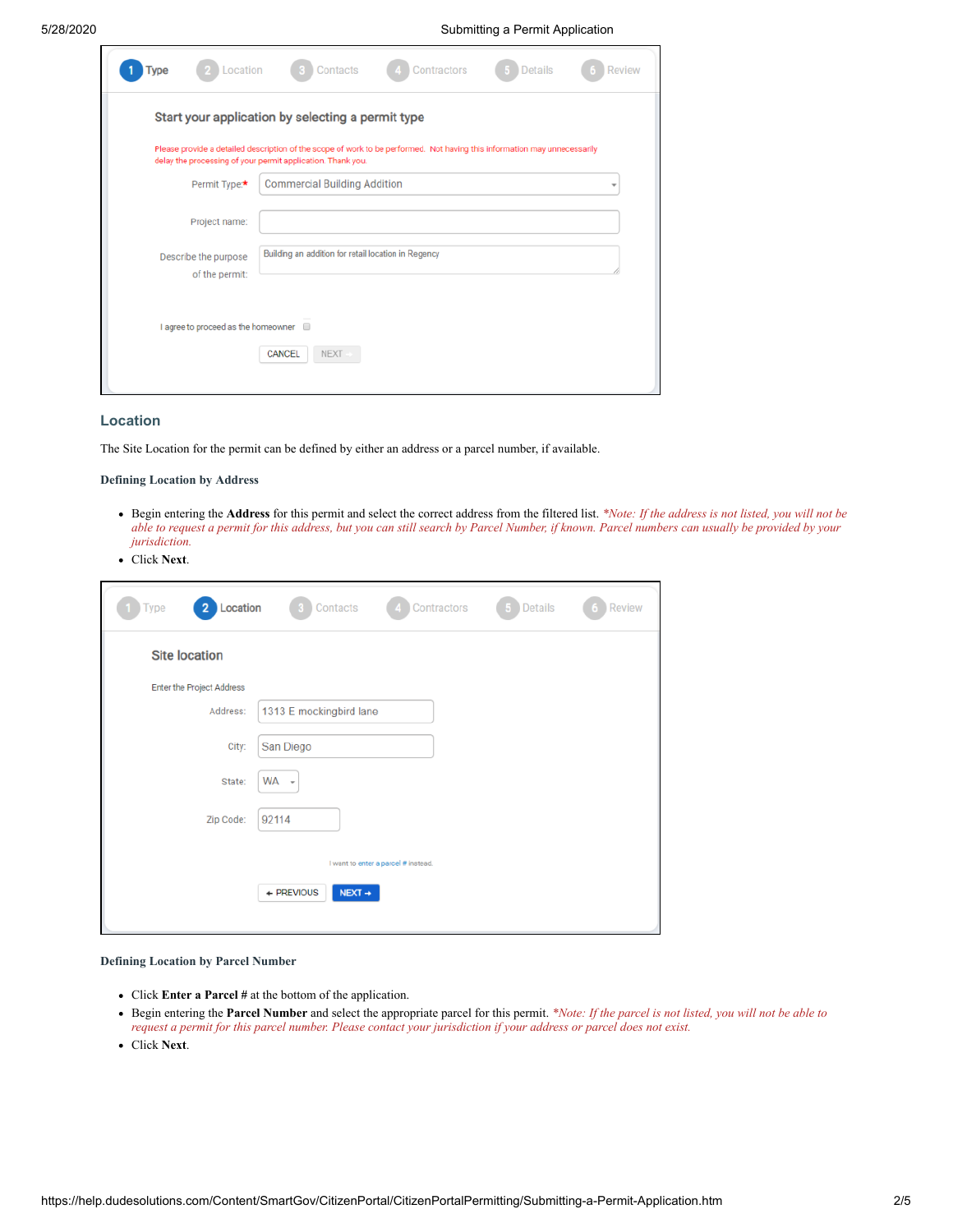#### 5/28/2020 Submitting a Permit Application

| 2 Location<br>Type               | Contacts                    | Contractors                         | Details | <b>Review</b> |
|----------------------------------|-----------------------------|-------------------------------------|---------|---------------|
| <b>Site location</b>             |                             |                                     |         |               |
| <b>Enter the Project Address</b> |                             |                                     |         |               |
| Parcel Number:                   | 007777777                   | $\boxed{\frac{\Lambda}{\Box}}$      |         |               |
|                                  |                             |                                     |         |               |
|                                  |                             |                                     |         |               |
|                                  |                             |                                     |         |               |
|                                  |                             | I want to enter an address instead. |         |               |
|                                  | $+$ PREVIOUS<br><b>NEXT</b> |                                     |         |               |
|                                  |                             |                                     |         |               |

## **Contacts**

The Contacts step will automatically list you as a contact on the application as the Applicant. If a parcel has been selected, the Owner will be listed as a contact as well. You have the option to associate more contacts to this permit application, if necessary.

- Begin typing and select the appropriate **Contact** from the list that displays.
- Select the **Role** in the drop-down menu.
- Click **Add**.
- Repeat this process to add any additional contacts.
- Click **Next**.

| Type    | Location<br>-2                                 | Contacts<br>3                    | Contractors      | 5 Details | Review   |
|---------|------------------------------------------------|----------------------------------|------------------|-----------|----------|
|         | <b>Additional contacts</b>                     |                                  |                  |           |          |
|         | This text is configurable and formatable       |                                  |                  |           |          |
| Contact |                                                |                                  | Role             |           | ۰<br>Add |
|         | <b>Dude Solutions</b>                          |                                  | <b>APPLICANT</b> |           |          |
|         | APPLE TREE CONSTRUCTION COMPANY (Parcel owner) |                                  | <b>OWNER</b>     |           |          |
|         |                                                | + PREVIOUS<br>$NEXT \rightarrow$ |                  |           |          |

### **Contractor**

If you are a contractor or need to list a contractor for this permit, you may do so on the Contractor step.

- Begin entering the **Name or License #** for the contractor and select the appropriate option.
- Click **Add**.
- Repeat this process to add any additional contractors.
- Click **Next**.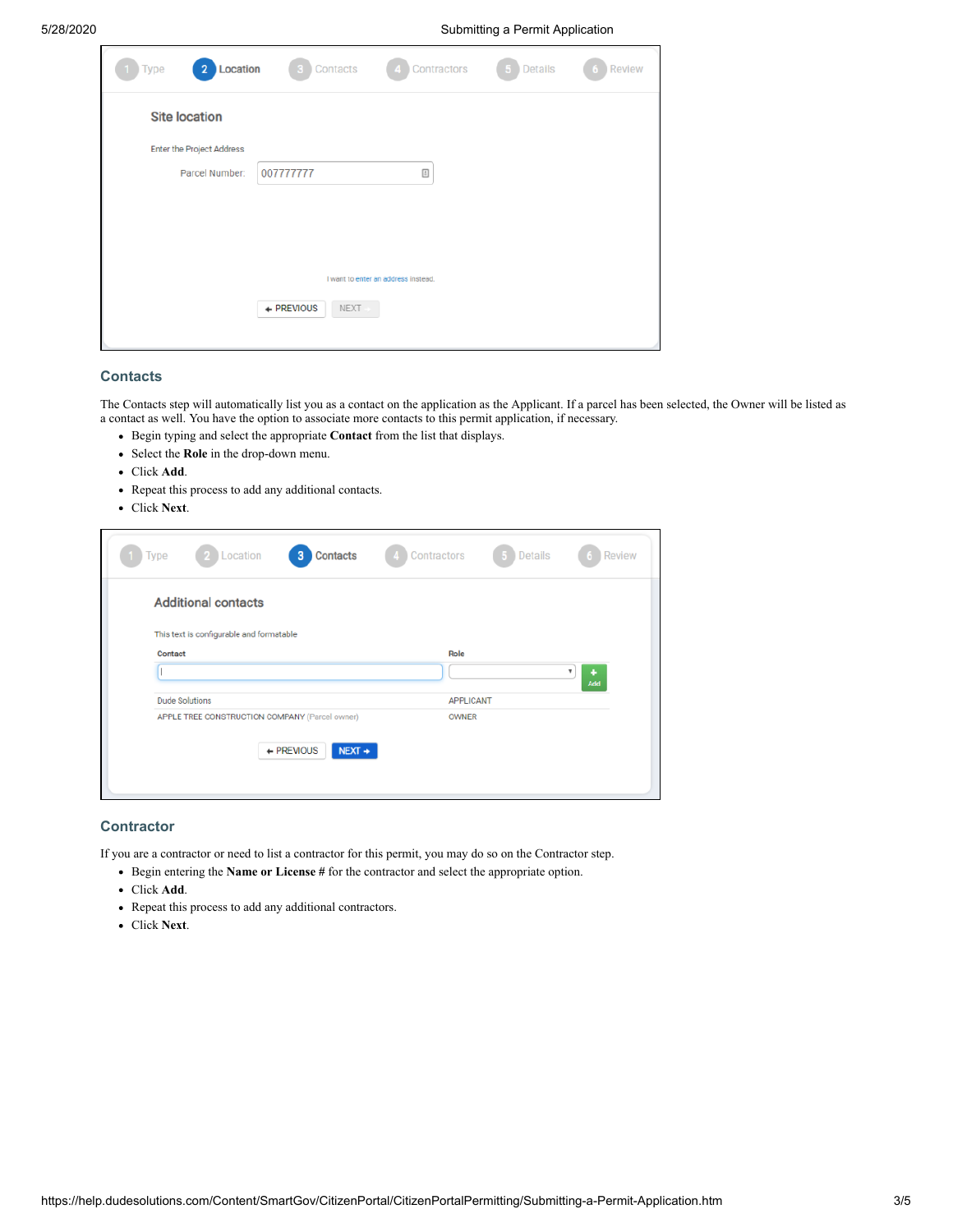5/28/2020 Submitting a Permit Application

| Type       | Location                   | Contacts                                                                                                                                                                                                              | Contractors | <b>Details</b>        | <b>Review</b> |
|------------|----------------------------|-----------------------------------------------------------------------------------------------------------------------------------------------------------------------------------------------------------------------|-------------|-----------------------|---------------|
|            | Contractors                |                                                                                                                                                                                                                       |             |                       |               |
|            | <b>Contractor Search</b>   | For information about Contractor Licensing and Registration Requirements, please visit the Washington State Department of<br>Labor & Industries website at: http://www.lni.wa.gov/TradesLicensing/Contractors/HowReg/ |             |                       |               |
|            | Name or License #          |                                                                                                                                                                                                                       |             |                       | $+$ Add       |
| Contractor |                            | <b>License Number</b>                                                                                                                                                                                                 |             | <b>Street Address</b> |               |
|            | <b>2KG CONTRACTORS INC</b> |                                                                                                                                                                                                                       |             |                       | ×             |
|            |                            | $+$ PREVIOUS<br>$NEXT +$                                                                                                                                                                                              |             |                       |               |
|            |                            |                                                                                                                                                                                                                       |             |                       |               |

#### **Details**

The Details step lists attributes that may relate to your permit application, as well as fixtures and valuations that may need to be associated with your application. Any field marked with an asterisk (*\**) is required. *\*Note: The options that display on the Details step depend on the permit type you have selected. These options may not display on your specific application.*

- Enter any details that apply to this permit application.
- Enter the **Quantity** of any fixture you need to include on the application.
- If applicable, select a **Valuation Type** from the drop-down menu and enter its associated **Quantity**.
	- Click **Add**.
	- Repeat this process to add any additional Valuations.
- Click **Next**.

|                 | Location                                                                                                                                                             | Contacts | Contractors                                                                                                                                                                                                                                                                                                                                                                                                                                                                                                                                                                                                                                                                                                                                                                                                                                                                                                                                                                                                                                                                                                                                                                                                                                                                                                                                                                                                                                              | <b>Details</b> | Review |
|-----------------|----------------------------------------------------------------------------------------------------------------------------------------------------------------------|----------|----------------------------------------------------------------------------------------------------------------------------------------------------------------------------------------------------------------------------------------------------------------------------------------------------------------------------------------------------------------------------------------------------------------------------------------------------------------------------------------------------------------------------------------------------------------------------------------------------------------------------------------------------------------------------------------------------------------------------------------------------------------------------------------------------------------------------------------------------------------------------------------------------------------------------------------------------------------------------------------------------------------------------------------------------------------------------------------------------------------------------------------------------------------------------------------------------------------------------------------------------------------------------------------------------------------------------------------------------------------------------------------------------------------------------------------------------------|----------------|--------|
|                 | <b>Permit details</b>                                                                                                                                                |          |                                                                                                                                                                                                                                                                                                                                                                                                                                                                                                                                                                                                                                                                                                                                                                                                                                                                                                                                                                                                                                                                                                                                                                                                                                                                                                                                                                                                                                                          |                |        |
| No Records      | the foregoing is true and correct.                                                                                                                                   |          | ~~I swear under the penalty of perjury that the following is true and correct. I am hereby making application for a permit in<br>accordance with the description I provide. I agree to comply with all applicable City building and zoning ordinances. The<br>granting of this permit does not presume to give authority to violate or cancel the provisions of any other state or local law<br>regulating construction. Further, I understand and agree that the construction for which this permit is required shall be subject<br>to inspection by the building official or his designee and such construction shall remain accessible and exposed for<br>inspection purposed until approved. I also hereby certify that I am a contractor currently registered and properly license as<br>defined by RCW 18.27 OR I am the owner or authorized agent of the property for which I am applying for permit. I also<br>acknowledge that I am not a license contractor, specialty or general or that I am not acting as a contractor and which to be<br>exempt from the requirements defined by RCW 18.27.090 and will abide by all provisions and conditions of the exemption as<br>stated. I agree that if I use the assistance of any person(s) to provide labor and/or assistance, I will retain only contractors<br>registered and currently licensed as required under the laws of the State of Washington. I certify under penalty of perjury that |                |        |
|                 |                                                                                                                                                                      |          |                                                                                                                                                                                                                                                                                                                                                                                                                                                                                                                                                                                                                                                                                                                                                                                                                                                                                                                                                                                                                                                                                                                                                                                                                                                                                                                                                                                                                                                          |                |        |
| <b>Fixtures</b> |                                                                                                                                                                      |          |                                                                                                                                                                                                                                                                                                                                                                                                                                                                                                                                                                                                                                                                                                                                                                                                                                                                                                                                                                                                                                                                                                                                                                                                                                                                                                                                                                                                                                                          |                |        |
|                 | Enter the quantity for fixtures or appliances being installed, moved, or replaced.<br>A base fee will apply in addition to the total fixture amounts selected below. |          |                                                                                                                                                                                                                                                                                                                                                                                                                                                                                                                                                                                                                                                                                                                                                                                                                                                                                                                                                                                                                                                                                                                                                                                                                                                                                                                                                                                                                                                          |                |        |
|                 | <b>Class Description Per Unit Quantity</b>                                                                                                                           |          |                                                                                                                                                                                                                                                                                                                                                                                                                                                                                                                                                                                                                                                                                                                                                                                                                                                                                                                                                                                                                                                                                                                                                                                                                                                                                                                                                                                                                                                          |                |        |
| No Records      |                                                                                                                                                                      |          |                                                                                                                                                                                                                                                                                                                                                                                                                                                                                                                                                                                                                                                                                                                                                                                                                                                                                                                                                                                                                                                                                                                                                                                                                                                                                                                                                                                                                                                          |                |        |
|                 | <b>Valuations</b>                                                                                                                                                    |          |                                                                                                                                                                                                                                                                                                                                                                                                                                                                                                                                                                                                                                                                                                                                                                                                                                                                                                                                                                                                                                                                                                                                                                                                                                                                                                                                                                                                                                                          |                |        |
|                 | Enter the cost of the contractor bid or total cost of material and labor.                                                                                            |          |                                                                                                                                                                                                                                                                                                                                                                                                                                                                                                                                                                                                                                                                                                                                                                                                                                                                                                                                                                                                                                                                                                                                                                                                                                                                                                                                                                                                                                                          |                |        |
| Valuation       |                                                                                                                                                                      |          |                                                                                                                                                                                                                                                                                                                                                                                                                                                                                                                                                                                                                                                                                                                                                                                                                                                                                                                                                                                                                                                                                                                                                                                                                                                                                                                                                                                                                                                          | Quantity       |        |

#### **Review**

- Verify that all information provided for this permit application is correct.
- If changes need to be made, click **Edit** next to that section of the permit application. This will bring you back to the step that you want to edit and will walk you through the rest of the wizard again.
- Click **Save and Continue** once all information has been verified and changes have been made.
	- A confirmation window will display across the top of the screen listing the current status of your permit.
	- The page you are directed to is your permit application. There may be additional documents, site plans, or information needed to further [process your application](https://help.dudesolutions.com/Content/SmartGov/CitizenPortal/CitizenPortalPermitting/Managing-Your-Permit-Application.htm). Take a thorough look through your application to ensure the jurisdiction has all documentation and information needed to process your application.